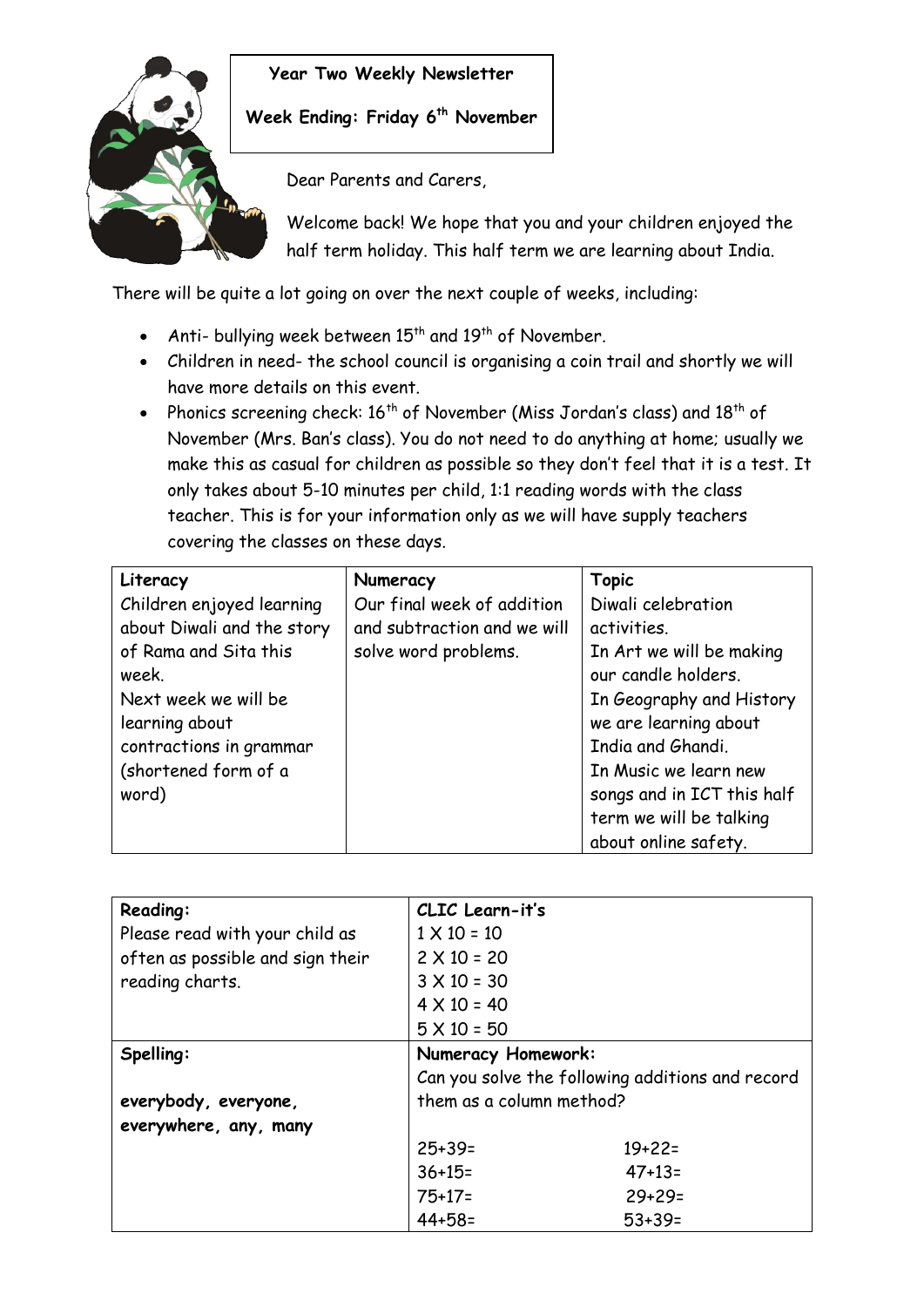

## **Topic Homework Activities**

**These activities are optional, meaning that your child DOES NOT HAVE TO DO THEM, however they might enjoy doing them! If your child chooses to complete any of these, they can do them in their homework book and teachers will happily mark them** 

- 1. Choose a favourite animal and draw and label its lifecycle.
- 2. Anti-bullying week takes place during the week beginning  $15<sup>th</sup>$ November. The theme is "one kind word". Write a kind note/card to someone special.
- 3. Draw around your hand and create your own henna design. Different patterns symbolise different meanings, for example a bird means freedom and flowers mean joy and happiness. Write a sentence to explain what your pattern means.
- 4. We are learning about Mahatma Gandhi, who is famous for his words of wisdom. Research 'Gandhi quotes' and choose one with an adult. What do you think it means? How can we use it in our everyday lives?